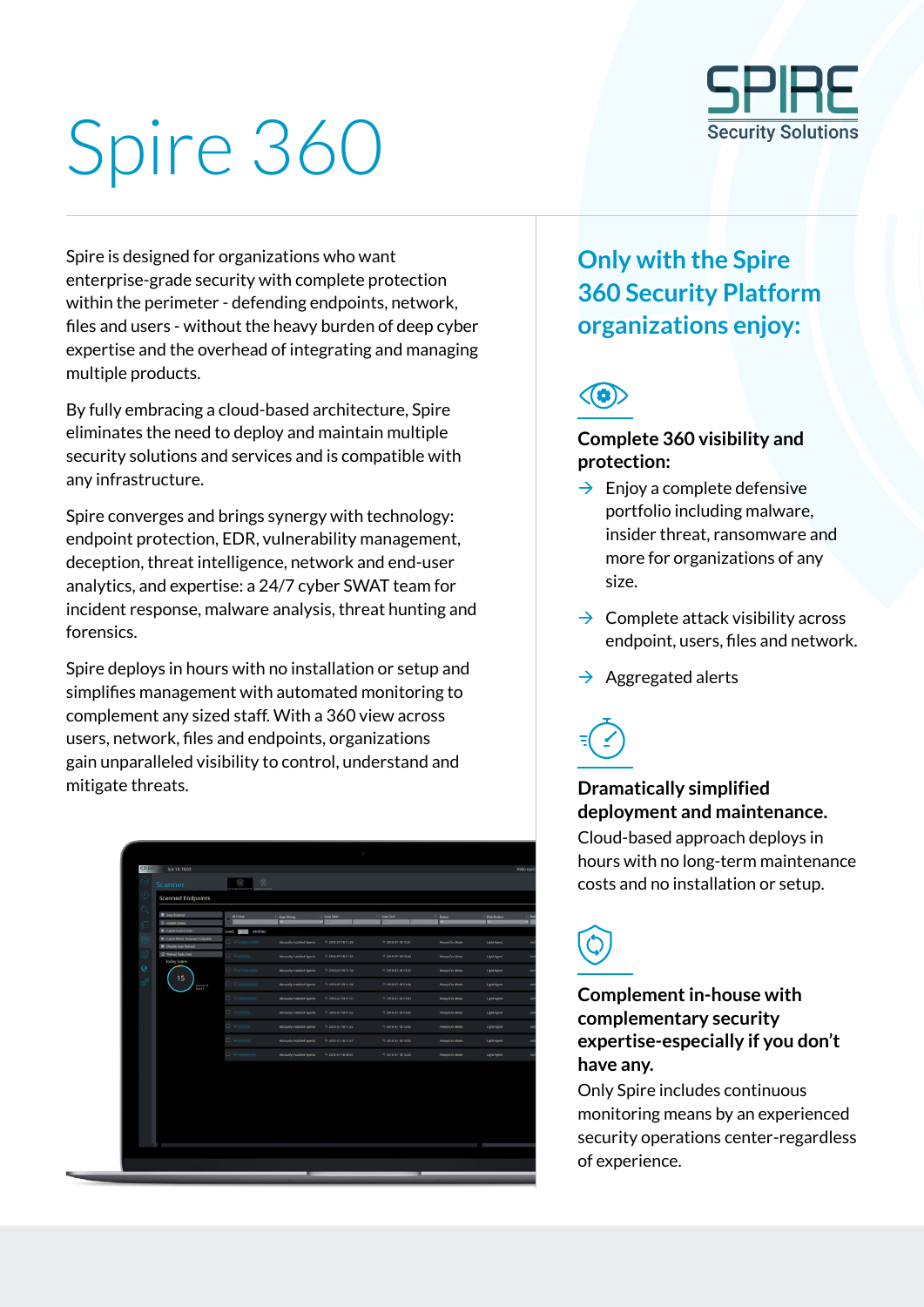## Technology



### **Endpoint protection platform (EPP)**

Rapidly detects threats across thousands of endpoints. Unlike other endpoint technologies Spire performs critical component whitelisting, memory protection and credential protection. Other capabilities include:

- $\rightarrow$  Anti malware
- $\rightarrow$  Anti ransomware
- $\rightarrow$  Anti exploit
- $\rightarrow$  Fileless attack prevention
- $\rightarrow$  Nextgen AV
- $\rightarrow$  Sandboxing



### **Endpoint detection and response (EDR(**

Spire's EDR provides a detailed play-by-play of what took place on an endpoint during and after an attack to detail how a hacker mounted an attack and moved laterally. With Spire's EDR, organizations can cut off potentially infected machines from the network to prevent further damage. Spire's EDR capabilities include:

- $\rightarrow$  Full and automated response & remediation
- $\rightarrow$  Threat hunting
- $\rightarrow$  Endpoint configuration discovery



### **User and entity behavior (UBA) analytics**

Unlike other UBA tools, Spire can ask employees to self-verify their behavior. Other capabilities include analytics to detect:

- $\rightarrow$  User behavior anomalies
- $\rightarrow$  Insider threats
- $\rightarrow$  Lateral movement
- $\rightarrow$  Privilege escalation



### **Converged network analytics**

Unlike other network analytics tools, Spire collects and correlates the broadest set of input including TAP/port mirroring/syslog integrate with threat intelligence, endpoint and firewalls to provide full visibility and analysis of network traffic to detect. Capabilities include:

- $\rightarrow$  Data exfil prevention
- $\rightarrow$  Network attack detection, including
	- $\cdot$  Port, SMB and IP Scanning
	- $\cdot$  ARP and DNS Poisoning
	- $\cdot$  ICMP, HTTP, C&C and DNS Tunneling
	- $\cdot$  Lateral movement: Pass the hash and pass the token.

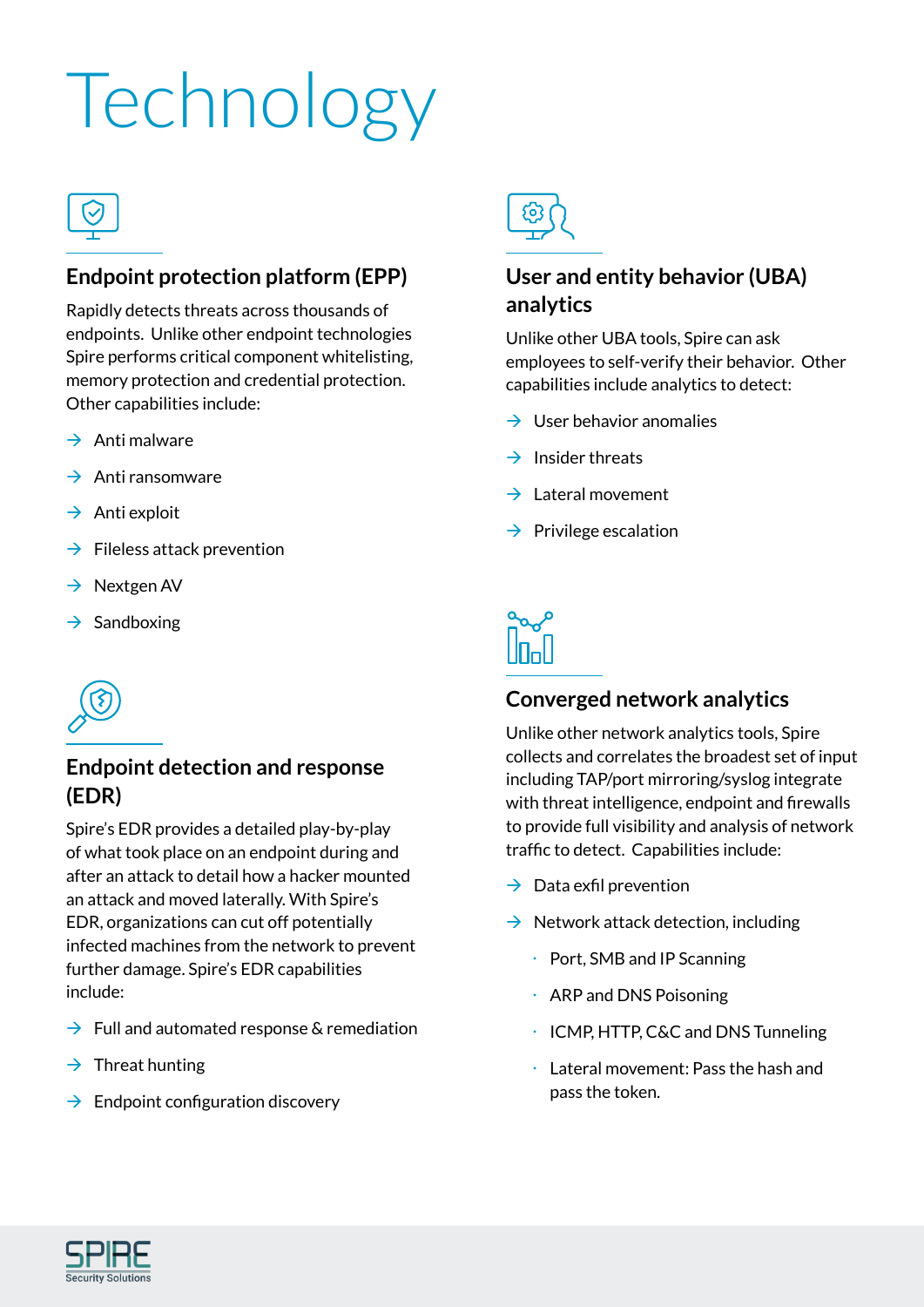## Technology



### **Vulnerability management**

Capabilities include:

- $\rightarrow$  Application patch management
- $\rightarrow$  OS patch management
- $\rightarrow$  Agent verification
- $\rightarrow$  Risky application discovery



### **Correlated threat intelligence**

Leverage  $20+$  external threat intel sources as well as aggregate the 100s of activities that take place each day and correlating it with a firm's intrinsic risk.



### **Deception**

Unlike other deception tools, Spire inserts customizable beacons into documents. In addition, since Spire's endpoint technology already lives on endpoints, we bypass the need for incremental honeypots. Other capabilities include:

- $\rightarrow$  Placing decoy files, credentials. configurations and network behavior to lure an attacker to pre-deployed traps.
- $\rightarrow$  Tracking mechanisms then monitor and provide a clear picture of attacker activity.